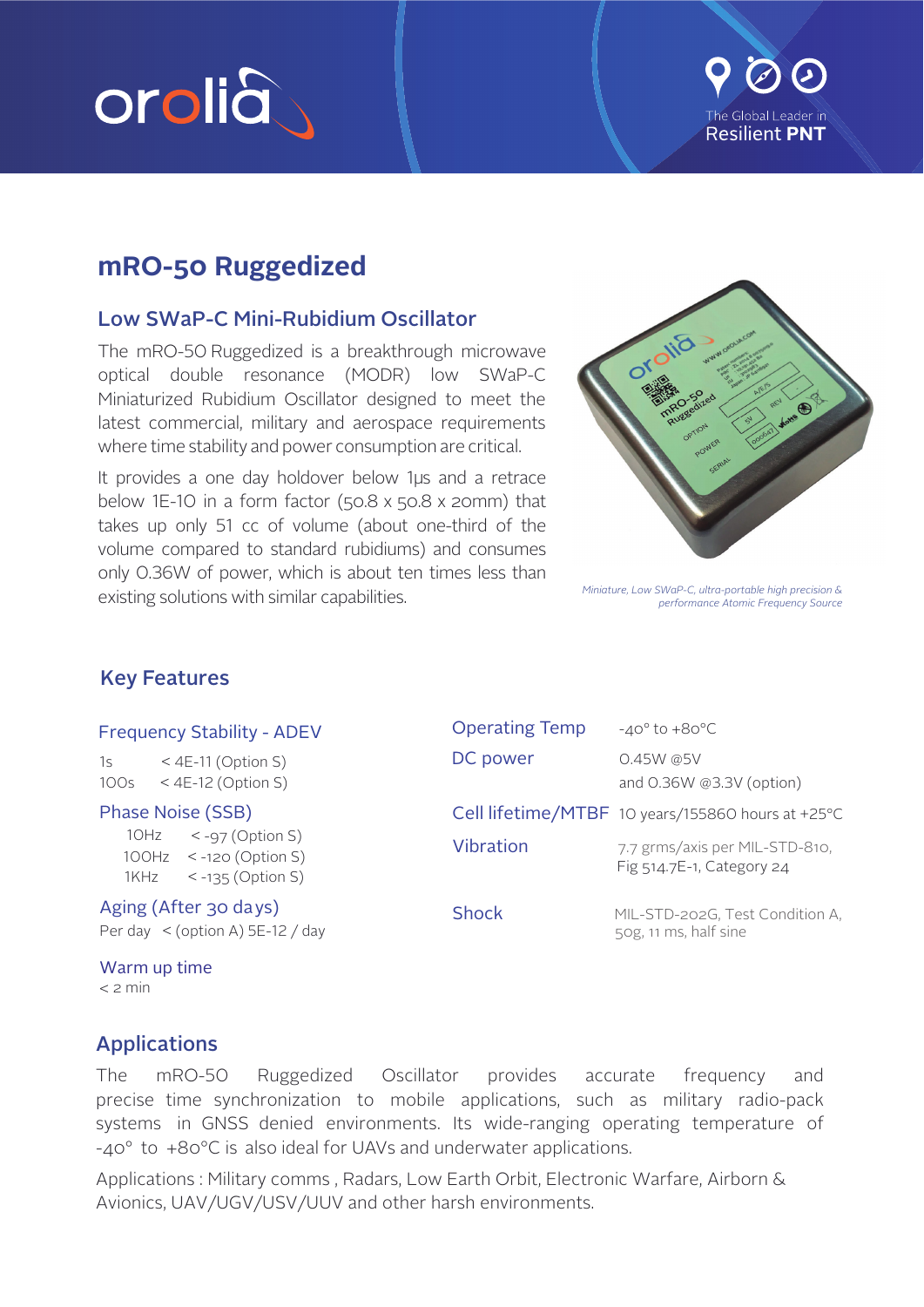

# mRO-50 Ruggedized

#### **Package:**

(all dimensions in mm)



All other quotes are  $\pm$  0.2 mm



#### **Pin Layout:**

| PIN | <b>FUNCTION</b> |
|-----|-----------------|
|     |                 |

- 1 Frequency Adjust (Analog 0-3V)
- 2 GND
- 3 10MHz square output (0-3V)
- 4 GND
- 5 Power 5V or 3.3V depending on model
- 6 /LOCK (Bit)
- 7 TxD
- 8 RxD

#### **Patent numbers:**

China : ZL 2014 8 0075019.0 USA : 10,191,452 B2 EU : 3102983 Japan : JP 6416921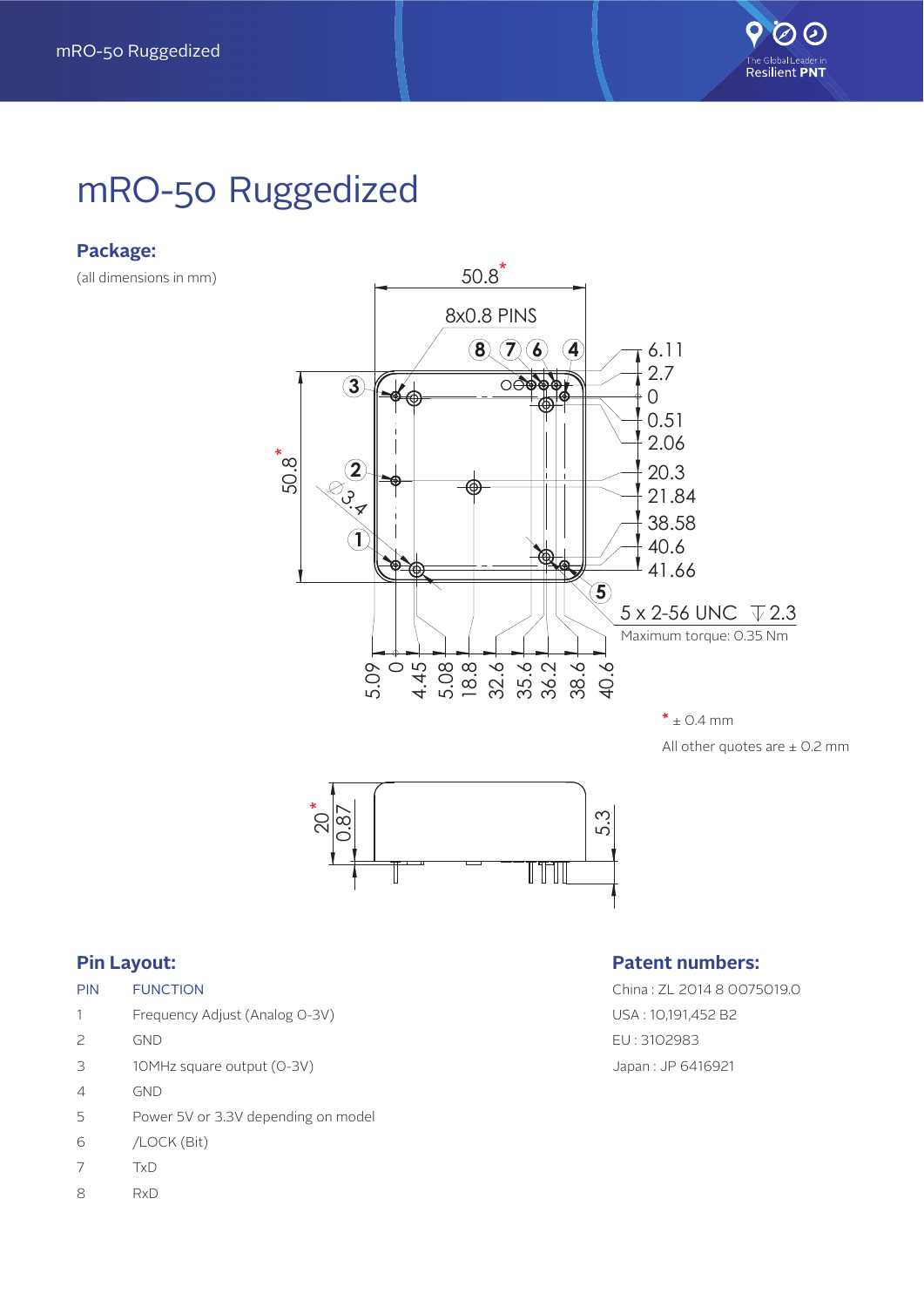### **SPECIFICATIONS**

#### **ELECTRICAL**

| Type                                                                                                                                               | mRO-50 Ruggedized                                                                                                                                 |                                                                                                       |
|----------------------------------------------------------------------------------------------------------------------------------------------------|---------------------------------------------------------------------------------------------------------------------------------------------------|-------------------------------------------------------------------------------------------------------|
|                                                                                                                                                    | Standard version                                                                                                                                  | Options                                                                                               |
| Frequency                                                                                                                                          | 10 MHz                                                                                                                                            |                                                                                                       |
| Frequency change within operating temperature range                                                                                                | $\leq 6 \times 10^{-10}$<br>over -40°C to +80°C                                                                                                   |                                                                                                       |
| Linear drift measured over minimum 14 days<br>After 3 months operations :                                                                          | $< 1 \times 10^{-11}$ / day                                                                                                                       | (option code A)<br>$< 5 \times 10^{-12}$ / day                                                        |
| Short term stability<br>1 sec<br>10 sec<br>100 sec                                                                                                 | $\leq 6 \times 10^{-11}$<br>$\leq$ 1.9 x 10 <sup>-11</sup><br>$\leq 6 \times 10^{-12}$                                                            | (option code S)<br>$\leq 4 \times 10^{-11}$<br>$\leq 1.3 \times 10^{-11}$<br>$\leq 4 \times 10^{-12}$ |
| Phase noise (10 MHz) in dBc/Hz<br>1 Hz<br>10 Hz<br>100 Hz<br>1000 Hz<br>10000 Hz                                                                   | $\leq -66$<br>$\leq -95$<br>$\le -120$<br>$\leq -135$<br>$\leq -140$                                                                              | (option code S)<br>$\leq -70$<br>$\leq -97$<br>$\leq -120$<br>$\leq -135$<br>$\leq -140$              |
| Frequency retrace (in stable temperature, gravity, pressure and<br>magnetic field conditions)                                                      | $< 1 \times 10^{-10}$ within 1 h after 24 h off                                                                                                   |                                                                                                       |
| Warm-up time                                                                                                                                       | Lock < 2 minutes at over the full temperature range                                                                                               |                                                                                                       |
| Analog frequency adjustment.<br>For stable operation, an external voltage shall be applied<br>(cf. the manual of the mRO-50 for electrical scheme) | $1 \times 10^{-8} \pm 20\%$ (3.3V)<br>$1 \times 10^{-8} \pm 20\%$ (5V)                                                                            |                                                                                                       |
| Digital frequency adjustment range with serial RS-232 port.                                                                                        | Fine: $\pm$ 7 x 10 <sup>-9</sup> (resolution: 3 x 10 <sup>-12</sup> )<br>Coarse: $\pm$ 1 x 10 <sup>-7</sup> (resolution: 1.24x 10 <sup>-9</sup> ) |                                                                                                       |
| Output level                                                                                                                                       | Square wave O-3V                                                                                                                                  |                                                                                                       |
| Spurious $f_a \pm 100$ kHz                                                                                                                         | $< -80$ d $Bc$                                                                                                                                    |                                                                                                       |
| Supply voltage<br>Max Power Supply Ripple                                                                                                          | 5V<br><50 mV peak to peak (from 1Hz to 1MHz<br>frequency band)                                                                                    | 3.3V (option code 3.3 V)<br>< 5 mV peak to peak (from 1Hz to 1 MHz<br>frequency band)                 |
| Input power @ 25°C                                                                                                                                 | 0.45W steady state<br>1.5W start-up                                                                                                               | 0.36W steady state<br>1W start-up                                                                     |
| Lock Indicator<br>Unlocked<br>Locked                                                                                                               | > 3 V<br>$<$ 0.4 V                                                                                                                                |                                                                                                       |

#### **ENVIRONMENTAL**

| Type                                                                                                                   | mRO-50 Ruggedized                                                                                                                                                                                      |
|------------------------------------------------------------------------------------------------------------------------|--------------------------------------------------------------------------------------------------------------------------------------------------------------------------------------------------------|
| Magnetic field sensitivity                                                                                             | $< 1 \times 10^{-10}$ / Gauss                                                                                                                                                                          |
| Storage Temperature                                                                                                    | $-55^{\circ}$ C to +105 $^{\circ}$ C                                                                                                                                                                   |
| <b>Operating Temperature</b>                                                                                           | -40°C to +80°C (maximum temperature of the thermal chamber with air flow around unit)                                                                                                                  |
| <b>Overall Environment Effects</b><br>Altitude (qualification ongoing)<br>Vibration.<br>Shocks (qualification ongoing) | Meets or exceeds:<br>MIL-STD-810H. Method 500.6<br>MIL-STD-810H, Test Condition A, Method 514.8 Annex E general exposure 7.7g <sub>pMSI</sub> (no loss of lock)<br>MIL-STD-202G, 50g, 11 ms, half sine |
| Humidity (qualification ongoing)                                                                                       | MIL-STD-810H, Method 507.6<br>35°C, 95% relative humidity                                                                                                                                              |
| g-tip-over test                                                                                                        | $2 \times 10^{-10}$ / g on worst sensitive axis                                                                                                                                                        |